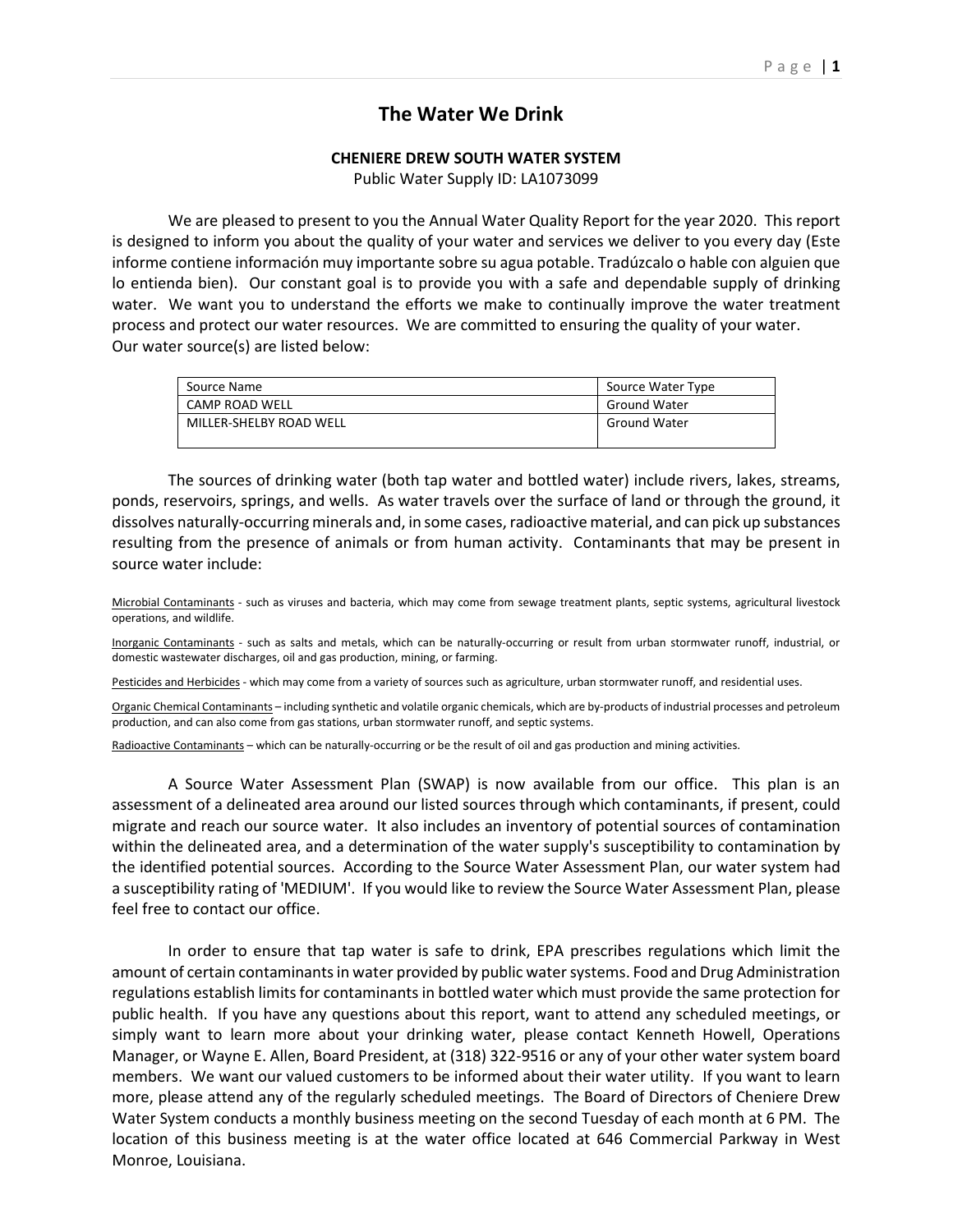If present, elevated levels of lead can cause serious health problems, especially for pregnant women and young children. Lead in drinking water is primarily from materials and components associated with service lines and home plumbing. CHENIERE DREW SOUTH WATER SYSTEM is responsible for providing high quality drinking water, but cannot control the variety of materials used in plumbing components. When your water has been sitting for several hours, you can minimize the potential for lead exposure by flushing your tap for 30 seconds to 2 minutes before using water for drinking or cooking. If you are concerned about lead in your water, you may wish to have your water tested. Information on lead in drinking water, testing methods, and steps you can take to minimize exposure is available from the Safe Drinking Water Hotline or at http://www.epa.gov/safewater/lead.

 The Louisiana Department of Health routinely monitors for constituents in your drinking water according to Federal and State laws. The tables that follow show the results of our monitoring during the period of January 1st to December 31st, 2020. Drinking water, including bottled water, may reasonably be expected to contain at least small amounts of some contaminants. The presence of contaminants does not necessarily indicate that water poses a health risk.

 In the tables below, you will find many terms and abbreviations you might not be familiar with. To help you better understand these terms, we've provided the following definitions:

Parts per million (ppm) or Milligrams per liter (mg/L) – one part per million corresponds to one minute in two years or a single penny in \$10,000.

Parts per billion (ppb) or Micrograms per liter (ug/L) – one part per billion corresponds to one minute in 2,000 years, or a single penny in \$10,000,000.

Picocuries per liter (pCi/L) – picocuries per liter is a measure of the radioactivity in water.

Treatment Technique (TT) – an enforceable procedure or level of technological performance which public water systems must follow to ensure control of a contaminant.

Action level (AL) – the concentration of a contaminant that, if exceeded, triggers treatment or other requirements that a water system must follow.

Maximum contaminant level (MCL) – the "Maximum Allowed" MCL is the highest level of a contaminant that is allowed in drinking water. MCL's are set as close to the MCLG's as feasible using the best available treatment technology.

Maximum contaminant level goal (MCLG) – the "Goal" is the level of a contaminant in drinking water below which there is no known or expected risk to human health. MCLG's allow for a margin of safety.

Maximum residual disinfectant level (MRDL) – The highest level of a disinfectant allowed in drinking water. There is convincing evidence that addition of a disinfectant is necessary for control of microbial contaminants.

Maximum residual disinfectant level goal (MRDLG) – The level of a drinking water disinfectant below which there is no known or expected risk to health. MRDLGs do not reflect the benefits of the use of disinfectants to control microbial contaminants.

Level 1 assessment – A study of the water system to identify potential problems and determine (if possible) why total coliform bacteria have been found in our water system.

Level 2 Assessment - A very detailed study of the water system to identify potential problems and determine (if possible) why an E. coli MCL violation has occurred and/or why total coliform bacteria have been found in our water system on multiple occasions.

## During the period covered by this report we had the below noted violations.

| <b>Compliance Period</b> | Analyte     | Type      |
|--------------------------|-------------|-----------|
| $1/1/2020 - 3/31/2020$   | <b>TTHM</b> | MCL, LRAA |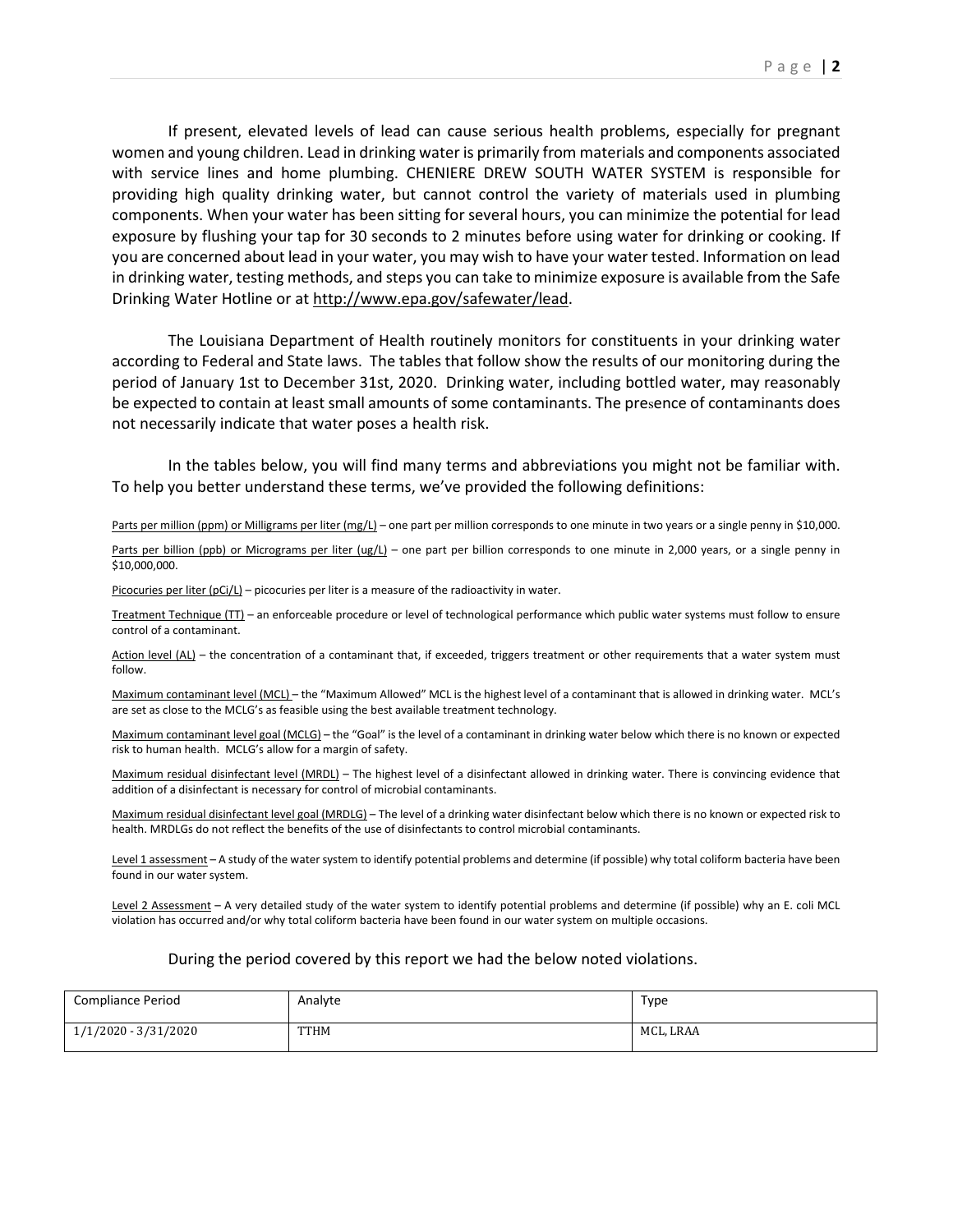Our water system tested a minimum of 2 samples per month in accordance with the Total Coliform Rule for microbiological contaminants. With the microbiological samples collected, the water system collects disinfectant residuals to ensure control of microbial growth.

| Disinfectant    | Date | HighestRAA | Unit | Range        | <b>MRDL</b> | <b>MRDLG</b> | <b>Typical Source</b>                    |
|-----------------|------|------------|------|--------------|-------------|--------------|------------------------------------------|
| <b>CHLORINE</b> | 2020 | <b></b>    | ppm  | 1.62<br>0.02 | ↵           |              | Water additive used to control microbes. |

 In the tables below, we have shown the regulated contaminants that were detected. Chemical Sampling of our drinking water may not be required on an annual basis; therefore, information provided in this table refers back to the latest year of chemical sampling results. To determine compliance with the primary drinking water standards, the treated water is monitored when a contaminant is elevated in the source water.

| Source Water Regulated<br>Contaminants | Collection<br>Date | Highest<br>Value | Range       | Unit | MCL | <b>MCLG</b> | <b>Typical Source</b>                                                                                                           |
|----------------------------------------|--------------------|------------------|-------------|------|-----|-------------|---------------------------------------------------------------------------------------------------------------------------------|
| <b>FLUORIDE</b>                        | 7/30/2020          | 0.8              | $0.2 - 0.8$ | ppm  | 4   | -4          | Erosion of natural deposits; Water additive<br>which promotes strong teeth; Discharge from<br>fertilizer and aluminum factories |

| Treated Water Regulated<br>Contaminants | Collection<br>Date | Highest<br>Value | Range | Unit | MCL | <b>MCLG</b> | Typical Source                                                                                 |
|-----------------------------------------|--------------------|------------------|-------|------|-----|-------------|------------------------------------------------------------------------------------------------|
| NITRATE-NITRITE                         | 7/30/2020          | 0.2              | 0.2   | ppm  | 10  | 10          | Runoff from fertilizer use; Leaching from septic<br>tanks, sewage; Erosion of natural deposits |

| Source Water Radiological<br>Contaminants | Collection<br>Date | Highest<br>Value | Range      | Unit  | MCL | <b>MCLG</b> | <b>Typical Source</b>       |
|-------------------------------------------|--------------------|------------------|------------|-------|-----|-------------|-----------------------------|
| COMBINED RADIUM (-226<br>& -228)          | 7/30/2020          | 0.84             | $0 - 0.84$ | pCi/l |     |             | Erosion of natural deposits |

| Treated Water<br>Radiological Contaminants                  | Collection<br>Date | Highest<br>Value | Range | Unit | MCL | <b>MCLG</b> | <b>Typical Source</b> |  |  |
|-------------------------------------------------------------|--------------------|------------------|-------|------|-----|-------------|-----------------------|--|--|
| No Detected Results were Found in the Calendar Year of 2020 |                    |                  |       |      |     |             |                       |  |  |

| Lead and<br>Copper     | Date         | 90 <sup>TH</sup><br>Percentile | Range       | Unit | AL  | Sites<br>Over AL | <b>Typical Source</b>                                                                                     |
|------------------------|--------------|--------------------------------|-------------|------|-----|------------------|-----------------------------------------------------------------------------------------------------------|
| COPPER,<br><b>FREE</b> | 2017<br>2019 | 0.5                            | $0.1 - 0.5$ | ppm  | 1.3 | 0                | Corrosion of household plumbing systems; Erosion of<br>natural deposits; Leaching from wood preservatives |
| LEAD                   | 2017<br>2019 |                                | $0 - 2$     | ppb  | 15  | 0                | Corrosion of household plumbing systems; Erosion of<br>natural deposits                                   |

| Disinfection<br><b>Byproducts</b> | Sample Point                                 | Period | Highest<br>LRAA | Range            | Unit | MCL | <b>MCLG</b>  | <b>Typical Source</b>                               |
|-----------------------------------|----------------------------------------------|--------|-----------------|------------------|------|-----|--------------|-----------------------------------------------------|
| TOTAL HALOACETIC<br>ACIDS (HAA5)  | <b>1206 PUCKETT LAKE</b>                     | 2020   | 45              | 18.9<br>36.2     | ppb  | 60  | $\mathbf{0}$ | drinking<br>0f<br>By-product<br>water disinfection  |
| TOTAL HALOACETIC<br>ACIDS (HAA5)  | <b>CHEEKS AND CHENIERE</b><br><b>STATION</b> | 2020   | 18              | 10.8<br>19.4     | ppb  | 60  | $\mathbf{0}$ | drinking<br>of<br>By-product<br>water disinfection  |
| <b>TTHM</b>                       | <b>1206 PUCKETT LAKE</b>                     | 2020   | 86              | $44.4 -$<br>63.9 | ppb  | 80  | $\Omega$     | drinking<br>By-product<br>-of<br>water chlorination |
| <b>TTHM</b>                       | <b>CHEEKS AND CHENIERE</b><br><b>STATION</b> | 2020   | 36              | 31.9<br>43.7     | ppb  | 80  | $\theta$     | drinking<br>0f<br>By-product<br>water chlorination  |